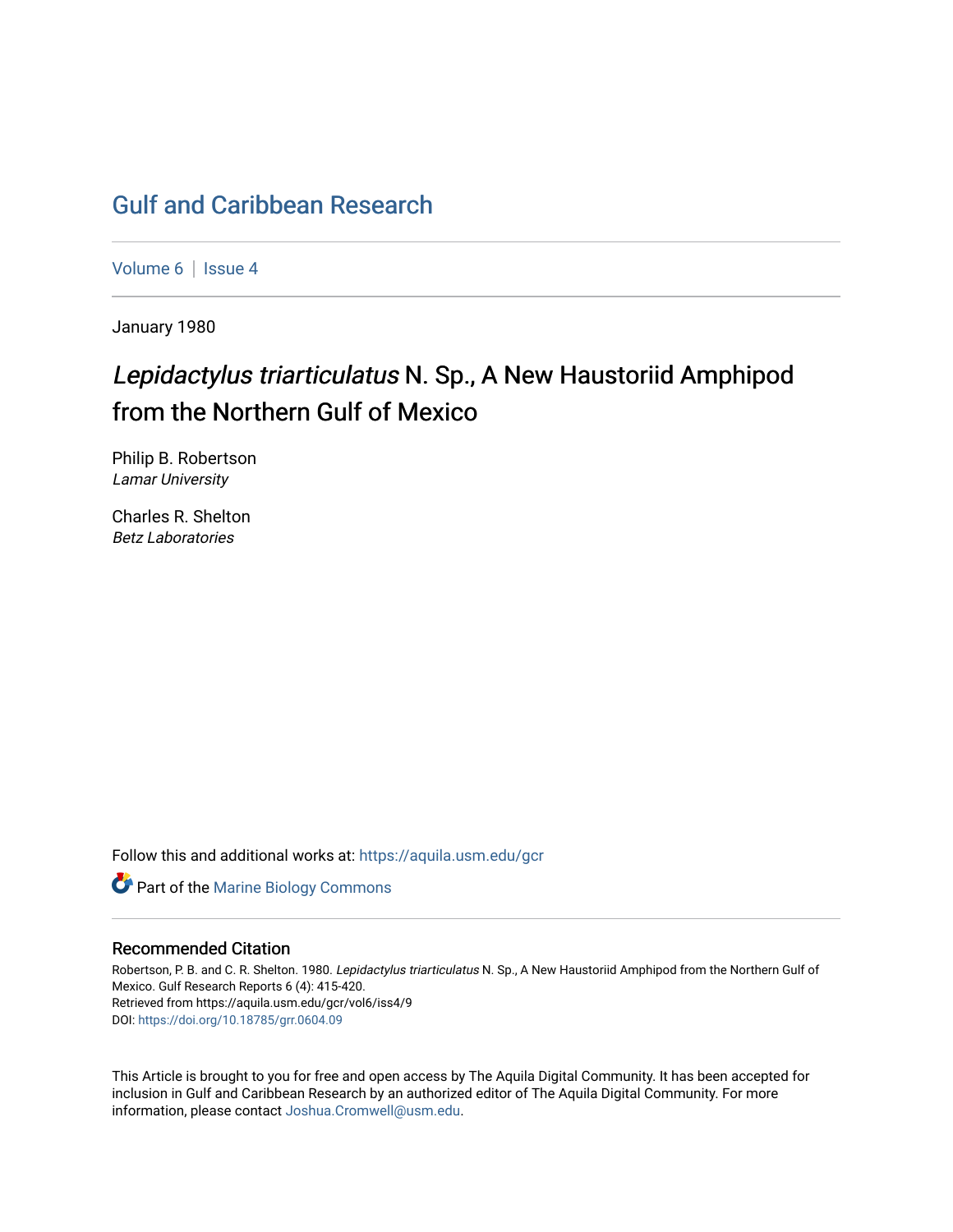## LEPIDACTYLUS TRIAR TICULATUS N. SP., A NEW HAUSTORIID AMPHIPOD **FROM THE NORTHERN GULF OF MEXICO**

### **PHILIP** B. ROBERTSON AND **CHARLES** R. **SHELTON**

*Lamar University, Department* of *Biology, Beaumont, Texas 7771 0, and Betz Laboratories, Jacksonville, Florida 3221 1* 

*ABSTRACT* **A new haustoriid amphipod,** *Lepidactylus triarticulatus* n. **sp., from the northern Gulf of Mexico is described and illustrated. The known range is from northern Padre Island, Texas, to Grand Isle, Louisiana. The species is ecologically plastic. On surfexposed sandy beaches it is most abundant at the highest intertidal levels, but in fiie-grained sands of wavesheltered localities it occurs throughout the intertidal region into shallow subtidal depths.** In **central Texas bays it has been collected subtidally at salinities as low as 10 ppt. There are differences in morphological details of peraeopod 7 between the intertidal and subtidal populations which we regard as an ecotypic variation. A provisional generic characterization is given for the genus** *Lepidactylus* **Say.** 

#### **INTRODUCTION**

During investigations of the community structure of intertidal macrofauna on Texas sandy beaches, we found an undescribed species of *Lepidactylus* (Order Amphipoda, Family Haustoriidae) to be one of the quantitatively dominant organisms at Malaquite Beach in Padre Island National Seashore. In a recent report of those studies we designated that species *Lepidactylus* sp. **2** (Shelton and Robertson, in press). In the present paper we describe the species. Correct identification of Texas beach fauna has recently assumed increased importance as efforts continue to assess environmental effects of the IXTOC I oil spill.

### **Genus** *Lepidcrctylus* **Say, 1818**

The generic characters of *Lepidactylus* have not been clearly established, as for other haustoriid genera (Bousfield 1973). Probably the type species, *L. dytiscus* Say, was not described in sufficient detail, and therefore, it requires redescription. *Lepidactylus dytiscus* occurs on the Atlantic coast from the York estuary, Chesapeake Bay (Bousfield, personal communication) to northern Florida (Dexter 1967). There are no published descriptions of any other species. Bousfield (1 973) noted that *Lepidactylus* resembles *Haustorius* but lacks the projecting abdominal shelf, and mentioned some other diagnostic features in a key to the genera. The following provisional generic characterization is based on Bousfield (1973), and on our own observations of *L. dytiscus* (specimens from Town Creek, South Carolina) and an undescribed Texas species, in addition to the species herein described.

Body broad-fusiform, small to medium size. Head broadest medially; rostrum moderate. Pleosome narrowing behind peraeon 7; hind margin of pleosome segment **3** not projecting as a lobe or shelf overhanging the urosome; side plate **3** rounded behind. Urosome reduced'; urosome 2 short.

Antenna **1,** accessory flagellum 2-3 segmented. Antenna 2, peduncular segment **5** deep, not lobate behind.

Mandibular palp long, segment 3 with several marginal comb spines. Maxilla 1, coxal baler lobe well developed. Maxilla 2, outer plate large, broad, not narrowly lunate. Maxilliped plates broad; palp segment 3 stout, geniculate.

Gnathopod 1 simple, segment **5** expanded. Gnathopod **2**  minutely chelate. Peraeopods 3 and 4 similar, 3 somewhat larger. Peraeopod 3, segment **5** posterior lobe short, rounded distally.

Uropods all biramous. Uropod 1, rami subequal or inner slightly longer, inner ramus with marginal setae and terminal spines. Uropod 2, rami and peduncle strong, outer ramus somewhat longer than inner. Uropod **3,** outer ramus with **2**  subequal segments. Telson deeply incised; lobes apically and laterally spinose or spinose and setose.

*Remarks:* Although it may be difficult to separate juvenile *Haustorius* spp. from *Lepidactylus,* we are convinced that *Lepidactylus* is a valid genus distinct from *Haustorius.*  Western Atlantic adult *Haustorius* and *Lepidactylus* appear to differ generically in the following characteristics:

1. The hind margin of pleosome segment 3 projects as a lobe or shelf overhanging the urosome in *Haustorius,* but not in *Lepidactylus.* 

The outer plate of maxilla2 is elongated and narrowly **2.**  lunate in *Haustorius;* in *Lepidactylus* it is relatively broader, not narrowly lunate.

The maxilliped plates are relatively narrower in **3.**  *Haustorius.* 

The posterior lobe of peraeopod **3,** segment **5** is **4.**  ovally elongated in *Haustorius;* in *Lepidactylus* this lobe is short and rounded.

**5.** The accessory flagellum of antenna 1 of *Haustorius*  is **3-5** segmented. In a key to genera of Haustoriidae, Bousfield (1973) gave 3-4 segments for the accessory flagellum of *Lepidactylus;* however, in the *Lepidactylus* spp. we examined, it was **2-3** segmented.

#### *Lepidoctylua triarticulotu~* **New Species**

Holotype and paratype material. Malaquite Beach, Padre Island National Seashore, Texas, fine intertidal sand, July

**Manuscript received April 23,1980;accepted August 4,1980.**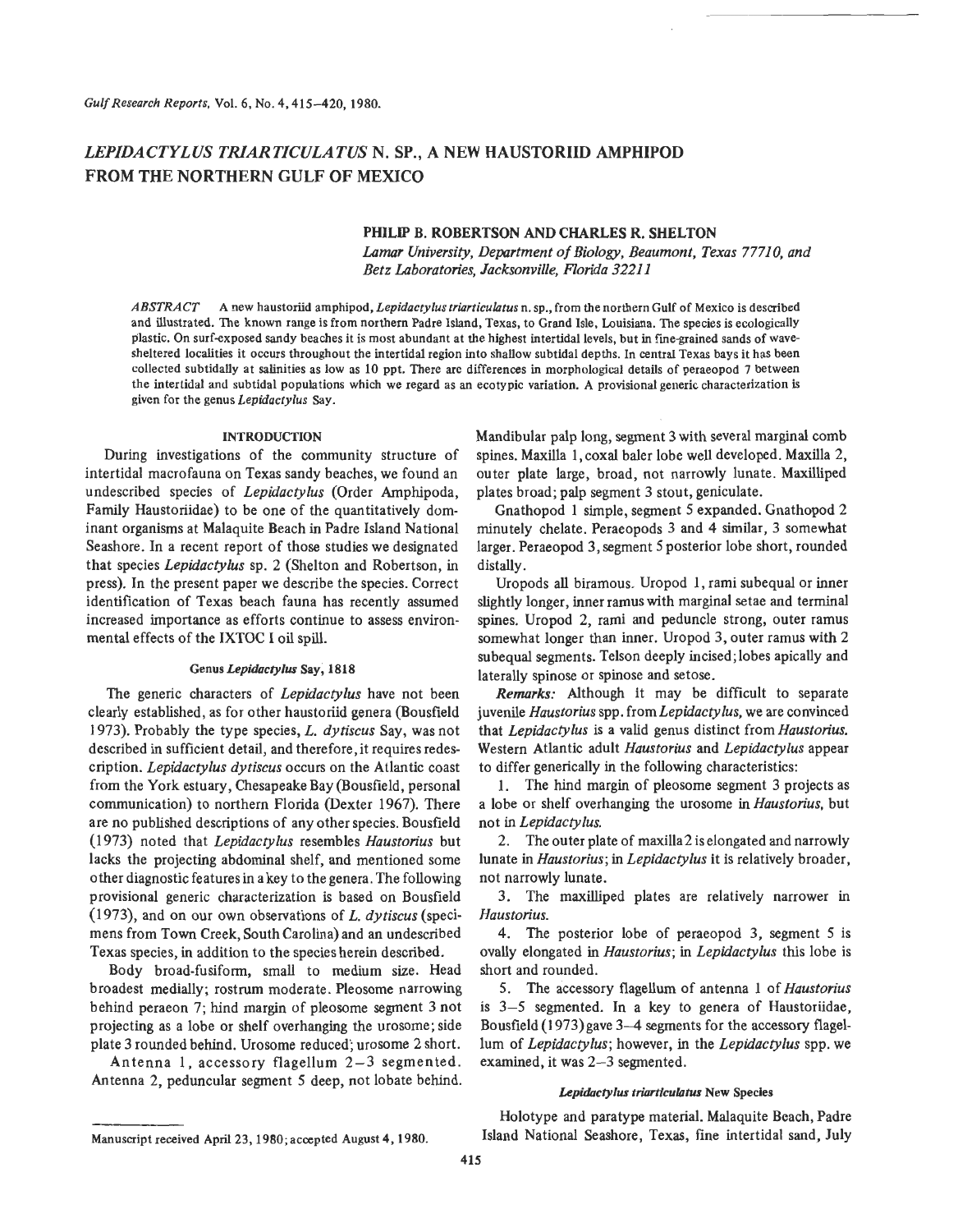1976 to June 1977: several thousand males, females, immatures.

*Other Study Material:* Copano Bay, Texas, behind Sea Gun Motel, fine muddy sand, shallow subtidal, April 20, 1975, Hugh Goodrich: several males, females; Copano Bay, Texas, near base of bridgebehind SeaGun Motel, fine muddy sand, depth 0.3 to 0.6 m, salinity 9.5 ppt, May 24, 1976: several males, females; Matagorda Bay at Port O'Connor, Texas, fine muddy sand of sheltered subtidal flat, November 26, 1976, Scott T Clark: 2 females, 3 immatures; Port Bolivar, Texas, wave-sheltered fine sand 1 km north of jetty, shallow subtidal depths, October 17, 1975: several males, females; Grand Isle, Louisiana, east end of island, fine wavesheltered sand behind a breakwater, at various intertidal levels, and outside the breakwater subtidally to 0.2 m depth, April 6, 1977: numerous males, females; same locality and date, surf-exposed Gulf beach at Grand Isle State Park, only at high intertidal levels: numerous males, females.

*Holotype:* Ovigerous female, 4.0 mm, deposited in the U.S. National Museum (USNM 181369).

*Paratypes:* Two females (ovig.), two males, deposited in the U.S. National Museum **(USNM** 181370); two females (ovig.), two males, deposited in the National Museum of Natural Sciences (Canada).

*Etymology:* The specific epithet *triarticulatus* refers to the three-segmented accessory flagellum **of** antenna 1.

#### *Diagnosis*

Antenna 1, accessory flagellum 3-segmented. Antenna 2, flagellum 6-segmented. Peraeopod 4, coxal plate longer than broad. Peraeopod 7, segment 2 posterior border naked; segment 4 tapering distally to subacute apex; segment 5 posterior border lacking setae above lower angle; segment 6 stout, broadest medially, length about twice the width. Uropod 1, peduncle with  $1-2$  small spines proximally, naked between these and interramal spines.

#### *Description*

Female (ovig.), 4.0 mm Head (Figure 1) broader than long; rostrum broadly subacute. Pigmented eyes not evident in preserved material.

Antenna 1 (Figure 2): accessory flagellum 3-segmented; flagellum 6-segmented.

Antenna 2 (Figure **3):** flagellum 6-segmented.

Upper lip (Figure 6): broad; apical margin shallowly indented.

Lower lip (Figure 7): outer lobes large; inner lobes broad at apex.

Mandible (Figure 5): incisor bi- or minutely tri-dentate; lacinia acute; 6 blades; palp segment 3 with 9 proximal marginal comb spines.

Maxilla 1 (Figure 8): outer plate apical margin with 4 blunt spines and 10 acute teeth spines; inner plate with 8 setae.

Maxilla **2** (Figure 9): outer plate with 21 setae distal to

comb teeth.

Maxilliped (Figure 4): plates and palp broad; terminal segment of palp stout, distal margin short.

Gnathopod 1 (Figure 15): coxa, posterior angle with numerous short setae and 4 plumes; segment 5 stout, heavily setose posteriorly.

Gnathopod 2 (Figure 16): coxa narrow, posterior angle with 1 naked seta and 5 plumes; segments 2, 5, and 6 slender; female brood plate with 2-4 setae distally.

Peraeopod 3 (Figure 17): coxa broad, semilunate; posterior angle with 2 naked setae distally and **6** plumes; segment *2,* length about 2.3 times width; segment 4 stout, broadening distally; segment 5, posterior lobe short, rounded, armed with circlet of 11 blunt spines and 4 plumes; segment 6 with 1 seta and 12 blunt or minutely bifid spines; female brood plate with 19-23 setae.

Peraeopod 4 (Figure 18): coxal plate distinctly longer than broad; posterior lobe broadly and obtusely triangular; segment 2, length 2.25 times width; segment 4 stout, expanding distally; segment 5 posterior lobe rounded, with 6 plumes and circlet of 6 spines; segment 6 with 4 plumes and **9** spines; female brood plate with 18 long setae.

Peraeopod 5 (Figure 19): posterior coxal lobe marginally setose, deeper than anterior lobe; segment *2* broader than long; segments 4 and 5 broader than long; segment 6 linear, anterior margin with 2 spine groups.

Peraeopod 6 (Figure 20): coxal margin rounded posteriorly, with numerous short plumes; segment 2 nearly as broad as long; segment 4 broadest distally, with few lateral facial spines; segment 5 subquadrate, with few lateral facial spines, with a shallow U-shaped indentation near lower anterior border; segment *6* stout, shorter than **5,** with 3 posterior spine clusters proximal to distal cluster.

Peraeopod 7 (Figure 21): posterior coxal lobe oval, with short plumes along lower border; segment 2 orbicular, posterior border naked; segment 4 tapering posteriorly to narrow, subacute apex, lacking a well defined posterior border; one plume and two smaller setae distally before apex; spines at apex and along lower distal border; segment 5 longer than broad, posterior distal border relatively straight; no spines or setae above lower posterior angle; segment **6**  stout, broadest medially, about twice as long as broad.

Pleosome side plate 3 (Figure 11): lower border straight, evenly rounding posteriorly; **3** groups of plumes near lower border, about 4 groups of facial plumes, and a large plume at upper posterior border.

Pleopods (Figure 10): peduncle broader than long, with outer marginal plumes; rami slender; inner 11-segmented, outer longer and 14-segmented.

Uropod 1 (Figure 22): peduncle stout, with 1 small seta and  $1-2$  small spines proximally, naked between these and the interramal spines; inner ramus slightly longer than outer.

Uropod 2 (Figure 12): peduncle slightly longer than outer ramus, the latter somewhat longer than inner ramus.

Uropod 3 (Figure 13): peduncle short; rami subequal;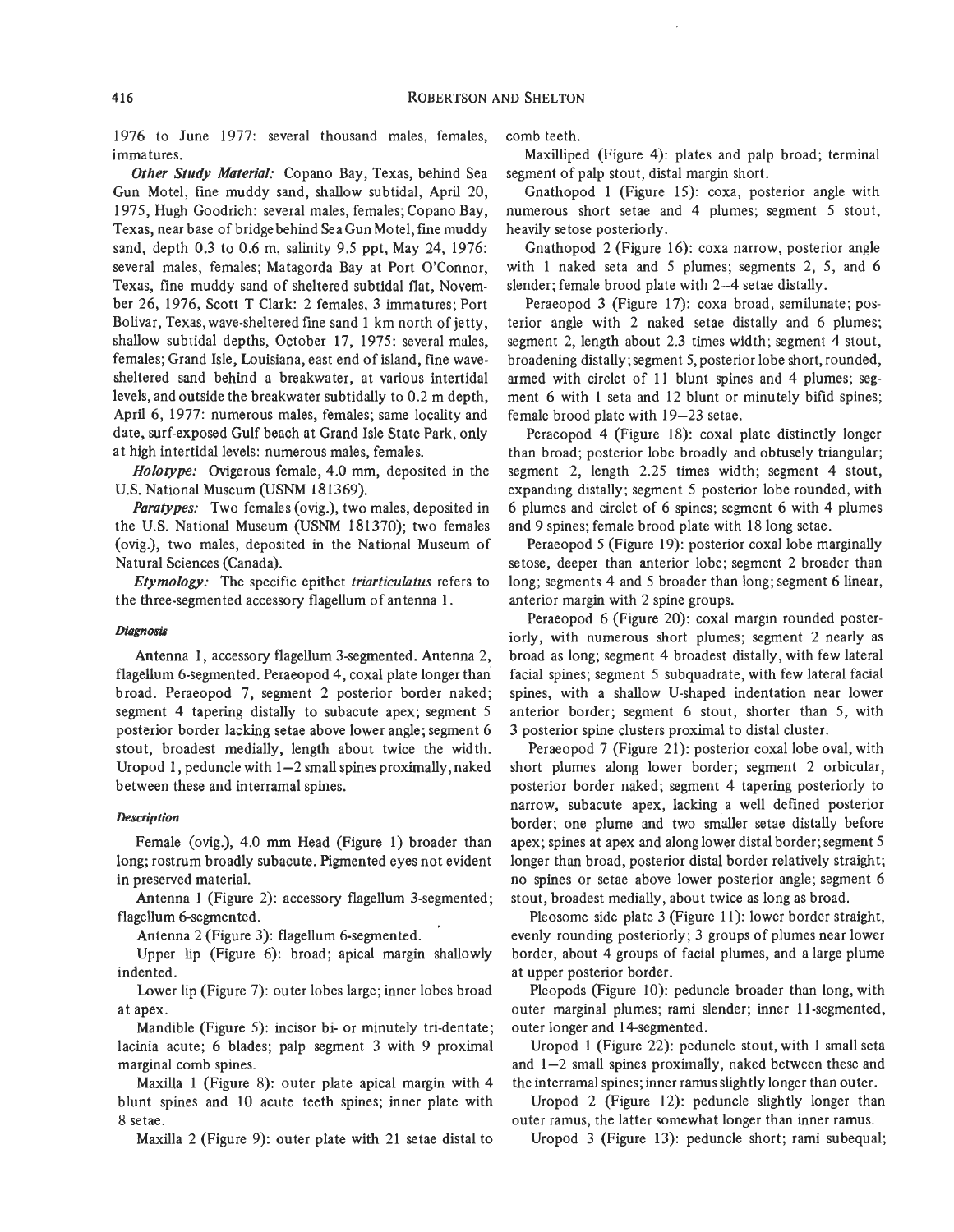

**Figures 1–14.** *Lepidactylus triarticulatus* n. sp., female (ovig.), 4.0mm. (1) Head. (2) Antenna 1. (3) Antenna 2. (4) Maxilliped. (5) Mandible. **(6) Upper lip. (7) Lower lip. (8) Maxilla 1. (9) Maxilla 2. (10) Pleopod 1. (1 1) Pleosome side plate 3. (12) Uropod 2. (13) Uropod 3. (14) Telson. Scale A: 1-3,lO-11; Scale B: 4-9,12-14.** 

 $\overline{\phantom{a}}$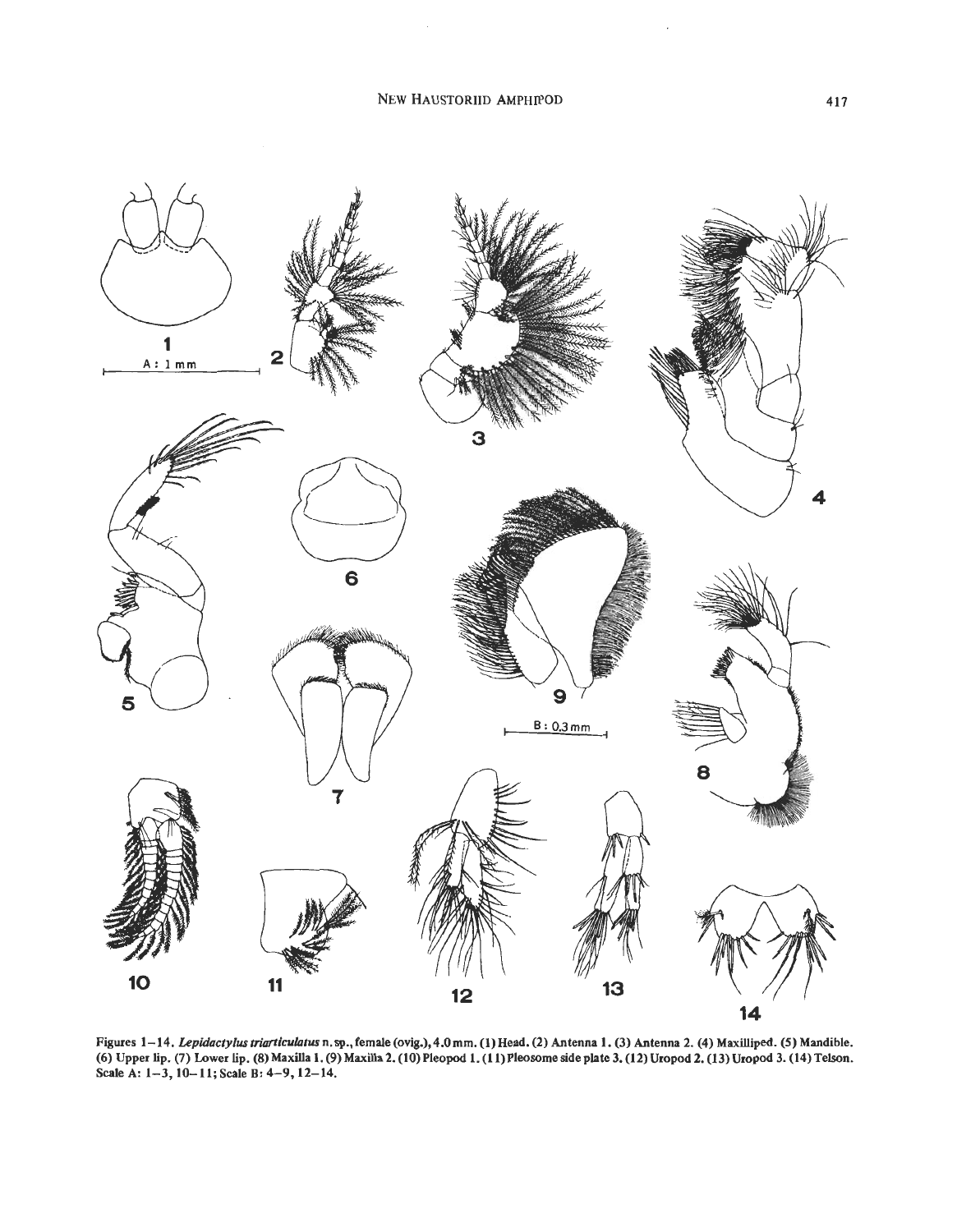

**Figures 15-22.** *Lepiducrylux fnum'cultlfus* **n. sp., female (ovig.), 4.0 mm. (15) Gnathopod 1. (16) Gnathopod 2. (17) Peraeopod 3. (18) Peraeopod 4. (19) PeraeopodS. (20) Peraeopod6. (21) Peraeopod 7. (21A) Peraeopod 7, segments 4 and 5 of subtidal form (female, 3.9 mm, from Copano Bay). (22) Uropod 1. Scale A: 15-21; Scale B: 22.**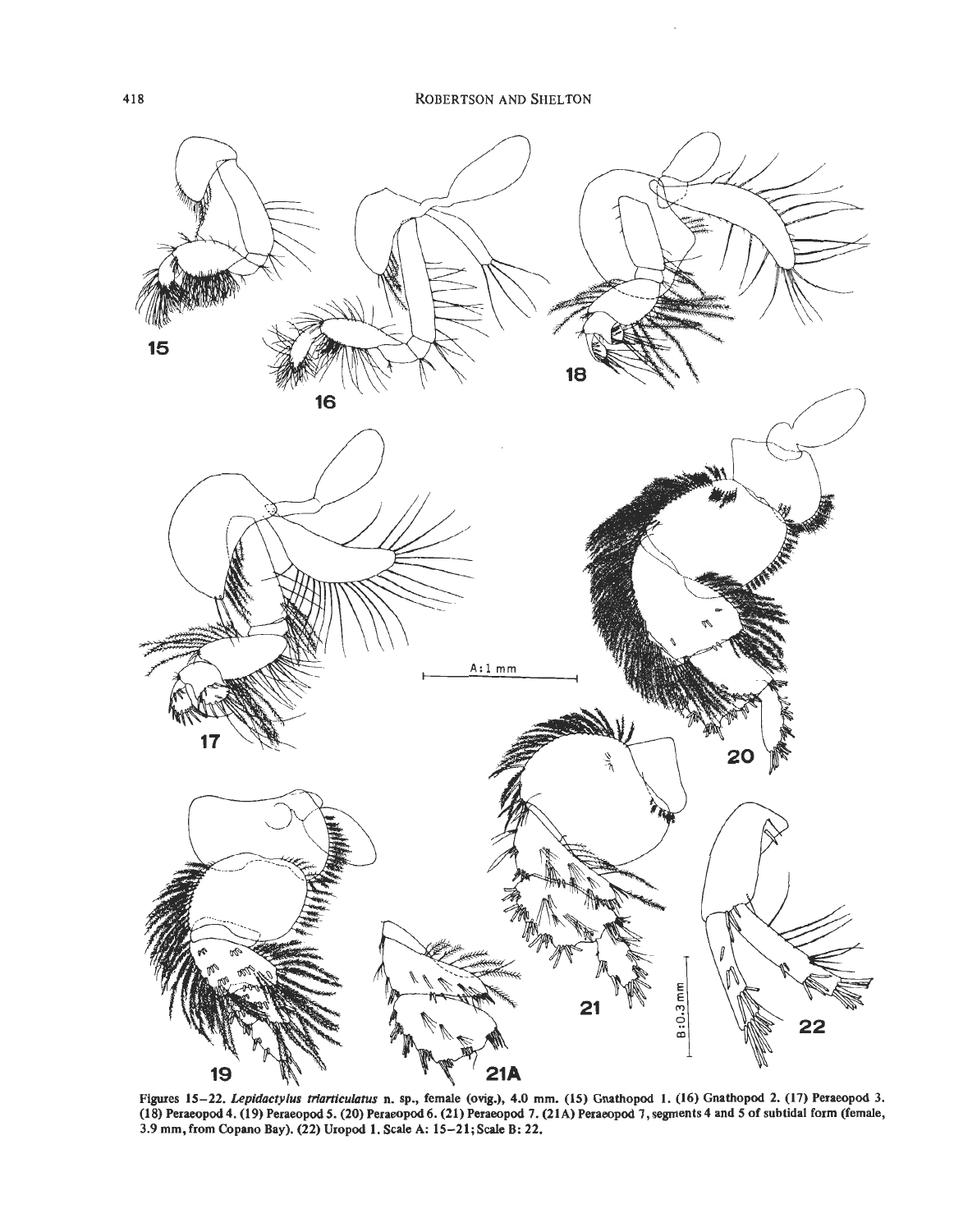the two segments of outer ramus subequal.

Telson (Figure 14): broadly and deeply cleft nearly to base; each lobe with one lateral group of  $2-3$  spines; apically with  $9-10$  spines (some more elongated and setiform).

Male, 4.2 mm. Peraeopod **3,** segment 2 length about 2.0 times width. Peraeopod 4, segment 2 length about 1.7 times width. Reraeopod *5,* segments 4 and 5, respectively, with 22 and 15 blunt lateral facial spines. Peraeopod 6, segments 4 and 5 each with about 9 blunt lateral facial spines. Peraeopod 7, segment 4 with one plume and one smaller seta distally before apex.

*Remarks:* There is sexual dimorphism in the greater stoutness of segment 2 of peraeopods 4 and 5 in males, and in their somewhat larger number of lateral facial spines on the above mentioned segments of peraeopods 5 and 6. However, dimorphic differences are not as significant in *L. triarticulatus* n. sp. as they are in other *Lepidactylus* spp. that we have examined.

We find apparently consistent morphological differences between the intertidal and subtidal populations of both sexes in details of peraeopod 7. The specimens collected above the waterline at Grand Isle agree with the Malaquite Beach material in that segment 4 has one or two shorter setae in addition to a plume distally before the apex, and the posterior distal border of segment 5 is relatively straight, with little arch at the distal angle (Figure 21). The subtidal specimens from Grand Isle, Bolivar, Copano Bay, and Port O'Connor differ in that segment 4 has only a plume distally before the apex and the posterior border of segment 5 is more convexly arched toward the distal angle (Figure 21a). In other respects the intertidal and subtidal forms are quite similar. For the present, at least until the variation throughout the range and habitats occupied by the species can be more fully evaluated, we regard these differences as ecotypic variation in an ecologically and morphologically plastic species.

*Ecology:* At the type locality, a surf-exposed, finegrained sand beach, *L. triarticulatus* n. sp. was most abundant at the highest intertidal levels. During warm months it was rather sharply zoned, with only a narrow region of overlap with populations of an undescribed *Haustorius* sp. which dominated lower high- and mid-tide levels (for quantitative data see Shelton and Robertson, in press). On surf-exposed Gulf beaches *L. triarticulatus* is most abundant at, or restricted to, the highest intertidal levels, possibly due to competition with the co-occurring *Haustorius* sp. In wave-sheltered fine sands it occurs throughout the intertidal region into shallow subtidal depths. The species is euryhaline, inhabiting salinities as low as 10 ppt in central Texas bays.

*Range:* We have not found this species in collections at South Padre Island, or on wave-exposed mainland beaches of the northeastern Texas coast at Sea Rim State Park and near High Island, where it is replaced by a different, undescribed species of *Lepidactylus.* Thus the known range of *L. triarticulatus* n. sp. to date is from northern Padre Island, Texas, to Grand Isle, Louisiana, with an apparent discontinuous distribution along the northeastern Texas coast.

#### **KEY TO THE SPECIES**

Of the material we have examined, *L. triarticulatus* n. sp. is most similar to a northeastern Gulf form being described by Dr. E. L. Bousfield (personal communication). The northeastern Gulf form appears to be somewhat larger (length 5.1 to 6.9 mm for six males and four females provided to us by Dr. Bousfield from Little Deer Island, Mississippi), and there are minor differences in numbers of certain setae, spines, and segments. We include this form in the key below to assist eastern Gulf workers, with the stipulation that our observations are preliminary and incomplete. Determination of the specific status of this *Lepidactylus* must await detailed analysis of populations east of the Mississippi River.

#### **PRELIMINARY KEY TO THE ATLANTIC AND GULF COAST SPEClES OF** *LEPIDACTYLUS*

|    | 1. Peraeopod 7, segment 2 posterior border setose; segment 5 posterior border with 1 setae group above lower angle;                                                                                                                                                                                      |
|----|----------------------------------------------------------------------------------------------------------------------------------------------------------------------------------------------------------------------------------------------------------------------------------------------------------|
|    | Peraeopod 7, segment 2 posterior border naked; segment 5 posterior border without setae above lower angle; antenna 1,                                                                                                                                                                                    |
| 2. | Antenna 1, accessory flagellum 2-segmented; peraeopod 7, segment 4 posterior border obtusely truncated in males,<br>shallowly oblique in females; segment 6 slender, linear, length 2,3 to 2.5 times width<br>L. undescribed species (reported as Lepidactylus sp. 1 by Shelton and Robertson, in press) |
|    | Antenna 1, accessory flagellum usually 3-segmented (may be 2-segmented in immatures); peraeopod 7, segment 4<br>tapering distally to subacute apex; segment 6 stout, broadest medially, length about 2.0 times width 3                                                                                   |
| 3. |                                                                                                                                                                                                                                                                                                          |
|    | L. undescribed form (description in preparation by Dr. E. L. Bousfield)                                                                                                                                                                                                                                  |